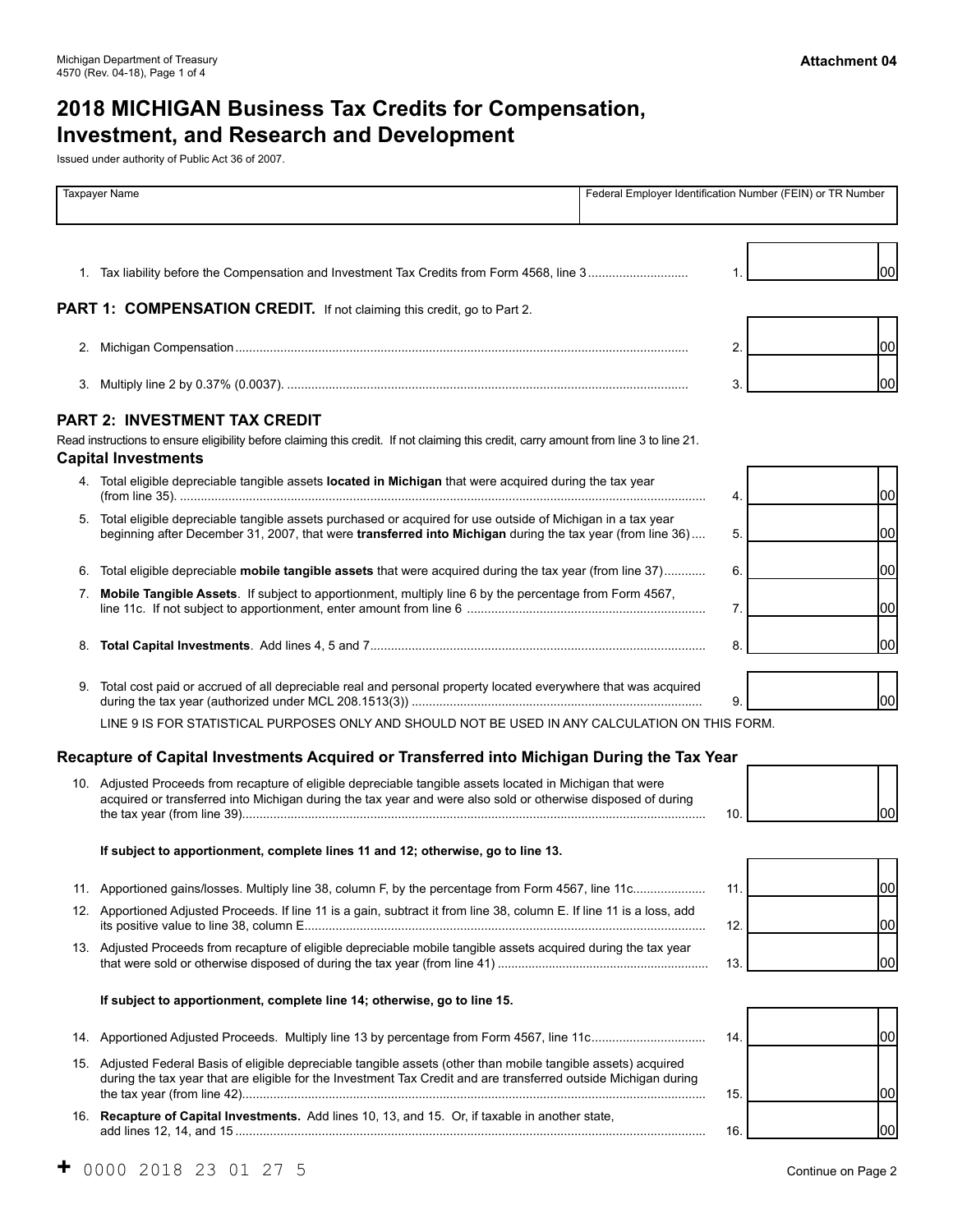#### **Net Capital Investments**

|                                                                                                           |     | 100I |
|-----------------------------------------------------------------------------------------------------------|-----|------|
|                                                                                                           |     | lool |
| 19. Net Recapture Amount. Enter sum of amounts from Worksheet 2, total of column U, and Form 4585, line 7 | 19. | lool |
|                                                                                                           |     | lool |

## **PART 3: REDUCED COMPENSATION AND INVESTMENT TAX CREDITS**

|                                                                                                                           | 21  |  |
|---------------------------------------------------------------------------------------------------------------------------|-----|--|
|                                                                                                                           | 22  |  |
|                                                                                                                           | 23. |  |
|                                                                                                                           | 24  |  |
|                                                                                                                           | 25. |  |
|                                                                                                                           | 26. |  |
| 27. If line 20 is negative, enter amount from line 20 as a positive number. If line 20 is positive, leave this line blank | 27  |  |
| 28. Tax After Compensation and Investment Tax Credits. Subtract line 26 from line 1 and add line 27                       | 28. |  |
|                                                                                                                           |     |  |

## **PART 4: RESEARCH AND DEVELOPMENT CREDIT**

|                                                                                                                | -29. |  |
|----------------------------------------------------------------------------------------------------------------|------|--|
|                                                                                                                | 30   |  |
|                                                                                                                |      |  |
|                                                                                                                | 32.  |  |
| 33. Research and Development Credit. Enter the lesser of line 30 or line 32. Carry amount to Form 4568, line 5 | -33. |  |
| 34. Tax After Research and Development Credit. Subtract line 33 from line 28.                                  | -34  |  |

<u>00</u>  $|00|$  $|00|$  $|00|$  $|00|$  $|00|$  $|00|$  $|00|$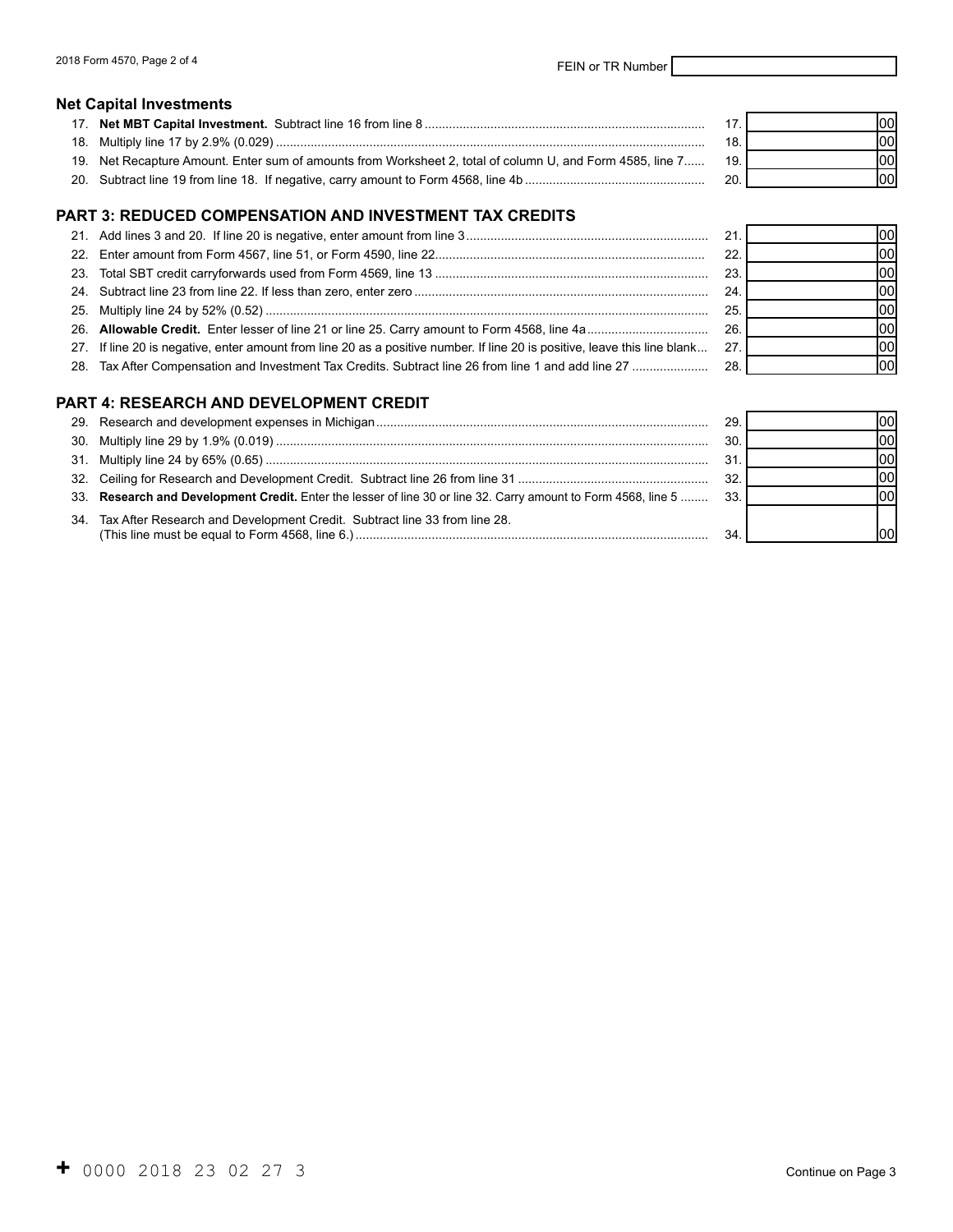#### **Table 1 -** Enter all eligible depreciable tangible assets **located in Michigan** that were acquired during the tax year.

| ັ<br>. . | ັ<br>- - - - - -<br>__ | $\ddot{\phantom{0}}$ | ັ<br>$\overline{\phantom{a}}$ |                                         |
|----------|------------------------|----------------------|-------------------------------|-----------------------------------------|
|          | A                      | в                    | C                             | D                                       |
|          | Description            | City                 | Date Acquired<br>(MM-DD-YYYY) | Cost Paid or Accrued<br>During Tax Year |
|          |                        |                      |                               |                                         |
|          |                        |                      |                               |                                         |
|          |                        |                      |                               |                                         |
|          |                        |                      |                               |                                         |
|          |                        |                      |                               |                                         |
|          |                        |                      |                               |                                         |
|          |                        |                      |                               |                                         |
|          |                        |                      |                               |                                         |
|          |                        |                      |                               |                                         |
|          |                        |                      |                               |                                         |
|          |                        |                      |                               |                                         |
| 35.      |                        |                      |                               | 00                                      |

#### **Table 2 -** Enter all eligible depreciable tangible assets purchased or acquired for use outside of Michigan in a tax year beginning after December 31, 2007, that were **transferred into Michigan** during the tax year.

| A           | B    | C                                                      | D                                                       |
|-------------|------|--------------------------------------------------------|---------------------------------------------------------|
| Description | City | Date Physically<br>Located in Michigan<br>(MM-DD-YYYY) | <b>Federal Adjusted Basis</b><br>as of Date Transferred |
|             |      |                                                        |                                                         |
|             |      |                                                        |                                                         |
|             |      |                                                        |                                                         |
|             |      |                                                        |                                                         |
|             |      |                                                        |                                                         |
|             |      |                                                        |                                                         |
|             |      |                                                        |                                                         |
|             |      |                                                        |                                                         |
|             |      |                                                        |                                                         |
|             |      |                                                        |                                                         |
|             |      |                                                        |                                                         |
|             |      | 36.                                                    | 00                                                      |

#### **Table 3 -** Enter all eligible depreciable **mobile tangible assets** that were acquired during the tax year.

| A           | B     | C                             | D                                       |
|-------------|-------|-------------------------------|-----------------------------------------|
| Description | State | Date Acquired<br>(MM-DD-YYYY) | Cost Paid or Accrued<br>During Tax Year |
|             |       |                               |                                         |
|             |       |                               |                                         |
|             |       |                               |                                         |
|             |       |                               |                                         |
|             |       |                               |                                         |
|             |       |                               |                                         |
|             |       |                               |                                         |
|             |       |                               |                                         |
|             |       |                               |                                         |
|             |       |                               |                                         |
|             |       |                               |                                         |
|             |       | 37.                           | 00                                      |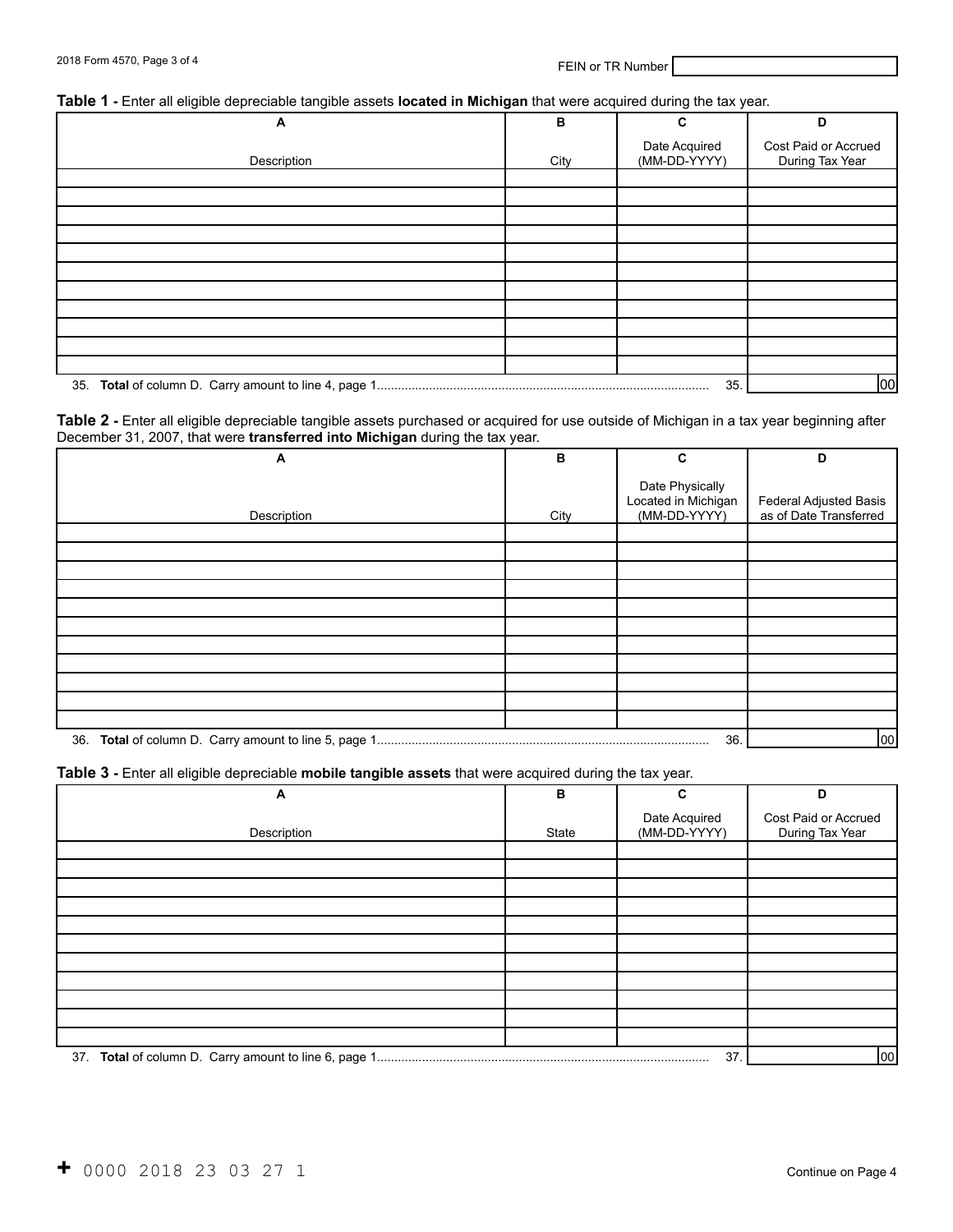Table 4 - Enter all eligible depreciable tangible assets located in Michigan that were acquired or transferred into Michigan during the tax year and were also sold or otherwise disposed of during the tax year. (Enter dates as MM-DD-YYYY.)

|     | А                                                                     | в    | C                                                                                                                            | D         | Е                        | F         |  |
|-----|-----------------------------------------------------------------------|------|------------------------------------------------------------------------------------------------------------------------------|-----------|--------------------------|-----------|--|
|     | Description                                                           | City | Date Acquired                                                                                                                | Date Sold | <b>Gross Sales Price</b> | Gain/Loss |  |
|     |                                                                       |      |                                                                                                                              |           |                          |           |  |
|     |                                                                       |      |                                                                                                                              |           |                          |           |  |
|     |                                                                       |      |                                                                                                                              |           |                          |           |  |
|     |                                                                       |      |                                                                                                                              |           |                          |           |  |
|     |                                                                       |      |                                                                                                                              |           |                          |           |  |
|     |                                                                       |      |                                                                                                                              |           |                          |           |  |
|     |                                                                       |      |                                                                                                                              |           |                          |           |  |
|     |                                                                       |      |                                                                                                                              |           |                          |           |  |
|     |                                                                       |      |                                                                                                                              |           |                          |           |  |
|     |                                                                       |      |                                                                                                                              |           |                          |           |  |
|     |                                                                       |      |                                                                                                                              |           |                          |           |  |
| 38. | Totals of columns E and F. A loss in column F will increase recapture |      |                                                                                                                              | 38.       | 00                       | 00        |  |
|     |                                                                       |      |                                                                                                                              |           |                          |           |  |
|     |                                                                       |      | 39. Adjusted Proceeds. If line 38, column F, is a gain, subtract it from line 38, column E. If line 38, column F, is a<br>39 |           |                          |           |  |

**Table 5 -** Enter all eligible depreciable mobile tangible assets acquired during the tax year that were also sold or otherwise disposed of during the tax year. (Enter dates as MM-DD-YYYY.)

| А                                                                                                                      | в     | C             | D         | Е                        | F         |
|------------------------------------------------------------------------------------------------------------------------|-------|---------------|-----------|--------------------------|-----------|
| Description                                                                                                            | State | Date Acquired | Date Sold | <b>Gross Sales Price</b> | Gain/Loss |
|                                                                                                                        |       |               |           |                          |           |
|                                                                                                                        |       |               |           |                          |           |
|                                                                                                                        |       |               |           |                          |           |
|                                                                                                                        |       |               |           |                          |           |
|                                                                                                                        |       |               |           |                          |           |
|                                                                                                                        |       |               |           |                          |           |
|                                                                                                                        |       |               |           |                          |           |
|                                                                                                                        |       |               |           |                          |           |
|                                                                                                                        |       |               |           |                          |           |
|                                                                                                                        |       |               |           |                          |           |
|                                                                                                                        |       |               |           |                          |           |
| Totals of columns E and F. A loss in column F will increase recapture<br>40.                                           |       |               | 40        | 00                       | 00        |
| 41. Adjusted Proceeds. If line 40, column F, is a gain, subtract it from line 40, column E. If line 40, column F, is a |       |               |           |                          |           |
|                                                                                                                        |       |               |           | 41                       | 1001      |

**Table 6 -** Enter all eligible depreciable tangible assets (other than mobile tangible assets) acquired during the tax year that are eligible for the Investment Tax Credit and were transferred outside Michigan during the tax year. (Enter dates as MM-DD-YYYY.)

| A           | B    | C             | D                | Е                      |  |  |
|-------------|------|---------------|------------------|------------------------|--|--|
| Description | City | Date Acquired | Date Transferred | Federal Adjusted Basis |  |  |
|             |      |               |                  |                        |  |  |
|             |      |               |                  |                        |  |  |
|             |      |               |                  |                        |  |  |
|             |      |               |                  |                        |  |  |
|             |      |               |                  |                        |  |  |
|             |      |               |                  |                        |  |  |
|             |      |               |                  |                        |  |  |
|             |      |               |                  |                        |  |  |
|             |      |               |                  |                        |  |  |
|             |      |               |                  |                        |  |  |
|             |      |               |                  |                        |  |  |
|             | 42.  |               |                  |                        |  |  |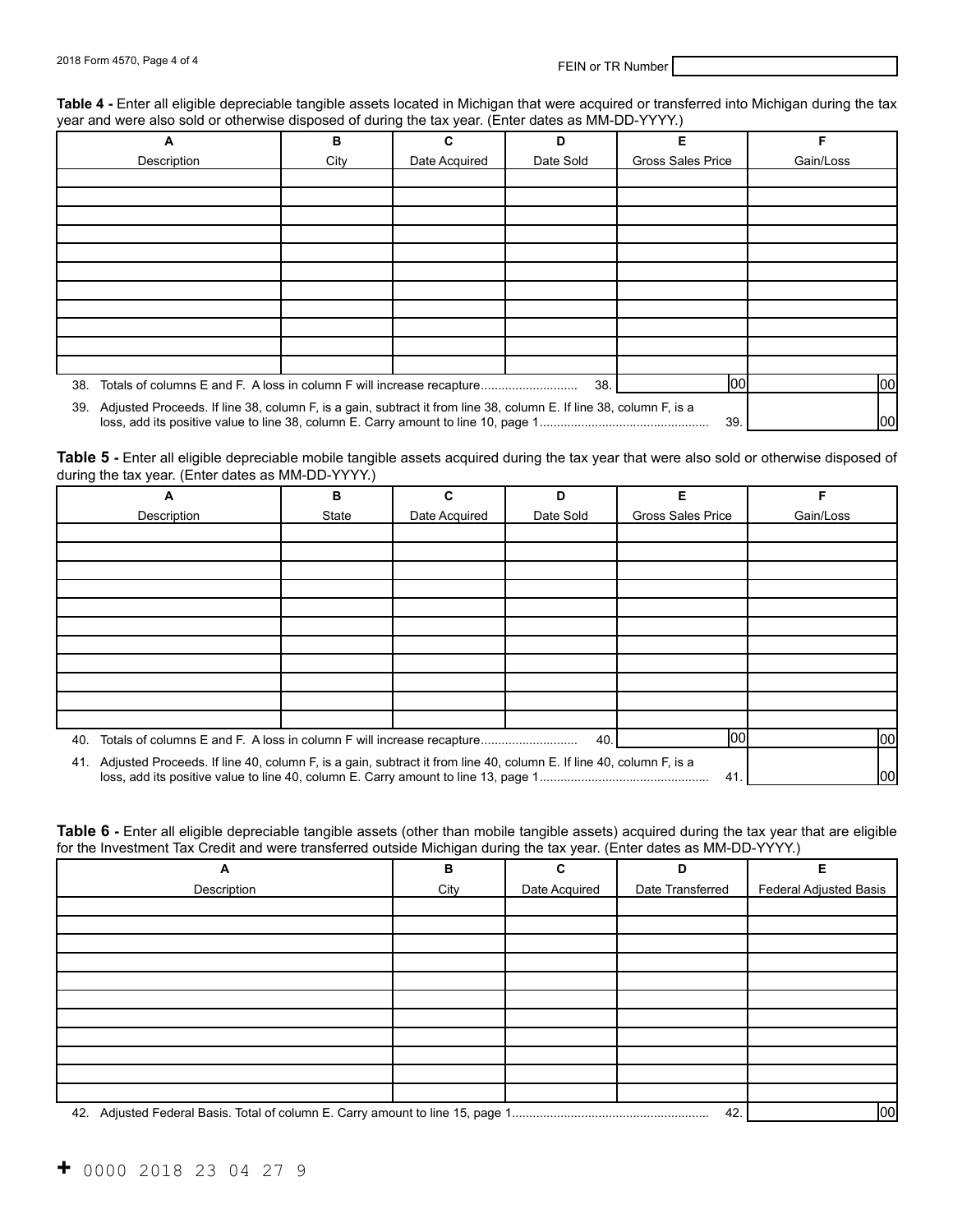## **Instructions for Form 4570, Michigan Business Tax (MBT) Credits for Compensation, Investment, and Research and Development**

## **Purpose**

 To claim the Compensation Credit, Investment Tax Credit (ITC), and the Research and Development Credit calculated here and carried to the *MBT Nonrefundable Credits Summary*  (Form 4568).

 **NOTE:** This form may be used by standard taxpayers to claim eligible credits and by financial institutions to claim the Compensation Credit only. Insurance companies use the *Miscellaneous Credits for Insurance Companies* (Form 4596) to claim credits for which they may be eligible.

 The Compensation Credit and ITC together are limited to 52 percent of the total tax liability. The Research and Development Credit, combined with the Compensation Credit and ITC, are limited to 65 percent of the tax liability.

 This form will also determine an ITC recapture that potentially could increase the tax liability.

 **NOTE:** Beginning January 1, 2012, only those taxpayers with a certificated credit, which is awarded but not yet fully claimed or utilized, may elect to be MBT taxpayers. If a taxpayer files an MBT return and claims a certificated credit, the taxpayer makes the election to file and pay under the MBT until the certificated credit and any carryforward of that credit are exhausted. A taxpayer making a valid certificated credit election may also claim the credits on this form.

## **Special Instructions for Unitary Business Groups**

 Credits are earned and calculated on either an entity-specific or group basis, as determined by the relevant statutory provisions for the respective credits. The credits on this form are calculated on a group basis. Intercompany transactions are not eliminated for the calculation of any credits. Assets transferred between members of the group are not considered capital investments in qualifying assets for purposes of calculating the ITC in Part 2. Credits are generally applied against the tax liability of the Unitary Business Group (UBG), unless otherwise specified by statute.

 Complete one Form 4570 for the group.

### **Line-by-Line Instructions**

*Lines not listed are explained on the form.* 

 Dates must be entered in MM-DD-YYYY format.

 **Name and Account Number:** Enter name and account number as reported on page 1 of the applicable MBT annual return (either the *MBT Annual Return* (Form 4567) for standard taxpayers or the *MBT Annual Return for Financial Institutions*  (Form 4590)).

### **PART 1: COMPENSATION CREDIT**

 **UBGs:** If the taxpayer is a UBG, the Compensation Credit is calculated on the combined Michigan compensation of the UBG members. Intercompany transactions are not eliminated for this purpose.

 **Line 2:** Enter compensation, as defined in Michigan Compiled Laws 208.1107(3), paid in the tax year on behalf of or for the benefit of employees, officers, or directors. Generally, under this definition, compensation includes, but is not limited to, payments that are subject to or specifically exempt or excepted from withholding under Internal Revenue Code (IRC) § 3401 through § 3406.

 Compensation also includes fringe benefits and any earnings that are net earnings from self-employment, as defined under IRC § 1402, of the taxpayer, partner, or Limited Liability Company member of the taxpayer. Wages, salaries, fees, bonuses, commissions, and other payments made in the tax year on behalf of or for the benefit of employees, officers, or directors, as well as net earnings from self-employment, must be reported on a cash basis.

 Payments made to a pension plan, retirement or profit sharing plan, employee insurance plans, and payments under health and welfare benefit plans, as well as the administration fees paid for the administration of the health and welfare benefit plan, are compensation. Compensation also includes certain payments made by licensed taxpayers that are statutorily identified. These compensation payments are calculated on a cash or accrual basis consistent with the taxpayer's method of accounting for federal income taxes. The statute provides for certain exclusions from compensation, including employee discounts on merchandise and services, payments for State and federal unemployment compensation and federal insurance contributions, and payments made to most independent contractors.

 Expenses incurred for the benefit of the taxpayer rather than for the benefit of employees of the taxpayer are not compensation. Noncompensation expenses might include payments reported on a Form 1099 to an employee for the rental of a building or for interest income.

 This credit is calculated on the taxpayer's Michigan compensation.

 Compensation is "in this state" if (a) the individual's service is performed entirely within Michigan, or (b) the individual's service is performed both within Michigan and outside Michigan, but the services performed outside Michigan are incidental to the individual's service within Michigan.

 **Example 1:** Sales Co. employs Salesperson whose territory includes both Detroit, Michigan, and Toledo, Ohio. Salesperson calls on customers located in both Michigan and Ohio. The compensation paid to Salesperson is not "compensation in this state" because Salesperson's activity is not limited solely to Michigan, and calling on customers in Ohio is not incidental to Salesperson's activity in Michigan.

 **Example 2:** Manufacturer employs Engineer at its Michigan facility. Several times a year, Engineer travels out of state to meet with suppliers. Although Engineer performs services both within Michigan and outside Michigan, Engineer's out-of-state services are incidental to Engineer's services within Michigan. The compensation paid to Engineer is "compensation in this state."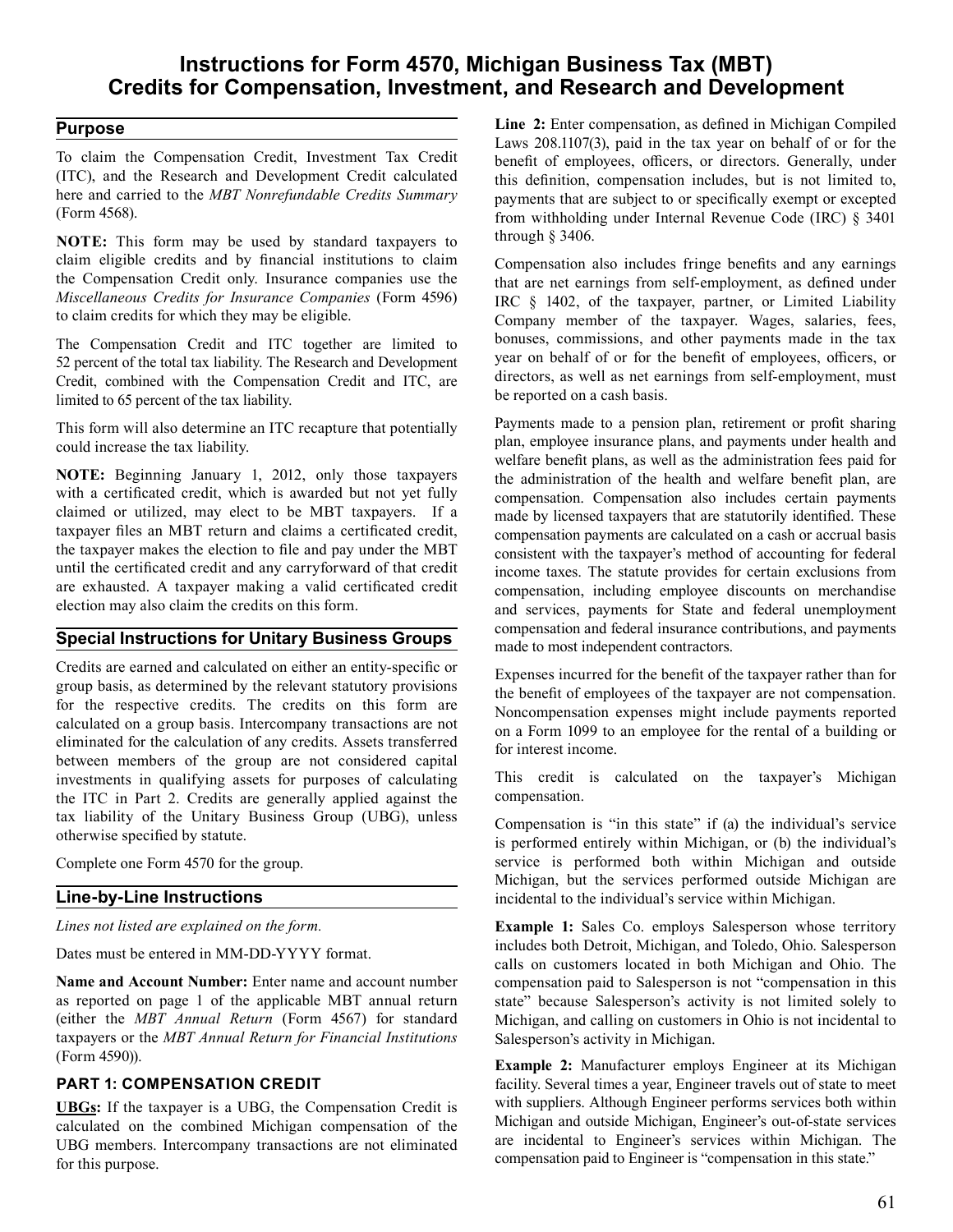#### **PART 2: INVESTMENT TAX CREDIT**

 Use Part 2 to determine the total eligible acquisitions and dispositions for the filing period. Complete Tables 1 through 6 (lines 35 through 42) before completing lines 4 through 16. If more space is needed for any assets acquired, sold, or disposed of in this tax year, include additional copies of page 3 or page 4 (as applicable) of the form identifying the name and account number at the top with only the additional applicable fields completed. Financial institutions and insurance companies do not qualify for this credit.

 For tax years beginning after 2007, taxpayers may claim an ITC for a percentage of the net costs paid or accrued in the filing period for qualifying tangible assets physically located in Michigan. The assets must be of a type that are or will become eligible for depreciation, amortization, or accelerated capital cost recovery for federal income tax. Mobile tangible assets (defined in the instructions for line 8), wherever located, are subject to apportionment in the same manner as the tax base. Assets purchased or acquired after 2007 for use outside of Michigan and moved into Michigan during the filing period, also qualify for ITC. Disposition of an asset, or moving an asset out of Michigan, creates recapture that reduces the credit. If recapture exceeds the positive credit earned by acquisitions, the tax liability is increased.

 **NOTE:** Recapture from dispositions during the filing period of assets acquired (or moved into Michigan) after 1999 and before 2008 is calculated on the *MBT Investment Tax Credit Tax* (Form 4585). *Recapture from Sale of Assets Acquired Under Single Business* 

 If, during the filing period, a taxpayer acquired depreciable real or personal property or disposed of depreciable real or personal property that was acquired in a tax year beginning after 1999, complete this form and include it as part of the annual return. If tax year beginning after 1999 and before 2008, also complete and include Form 4585. property disposed of during the filing period was acquired in a

 **UBGs:** If the taxpayer is a UBG, the ITC is calculated on combined assets of standard members of the UBG. Assets transferred between members of the group are not a capital investment in qualifying assets for purposes of calculating this credit.

 The following instructions for the Part 2 "Capital Investments (Acquisitions)" and "Recapture of Capital Investments (Dispositions)" sections provide information on completing the tables on pages 3 and 4 of this form. The instructions for Part 4 follow these sections.

### **Capital Investments (Acquisitions)**

 **NOTE: When completing tables 1 through 6,** leave lines/ boxes blank if they do not apply or if the amount is zero, unless otherwise instructed.

 **NOTE: For Tables 1 through 3,** all events that have varying dates must be listed separately. "Various" is not a valid entry in a date field. Multiple acquisitions (or transfers) may be combined as one entry, subject to the following: all combined events must satisfy the terms of the table in which they are entered. "Date Acquired" (or "Date Physically Located in Michigan") must be  the same for all events combined on a single line.

 Cost includes costs of fabrication and installation.

 **Table 1:** Enter a short description (for example, equipment, building, etc.), city or township in which the asset is located, date acquired, and cost paid or accrued of all eligible depreciable tangible assets located in Michigan that were acquired during the filing period.

 If multiple pages of Form 4570, Table 1, are included, carry the grand total of all Table 1, column D, entries to line 4.

 **Table 2:** Enter a short description (for example, equipment, automobile, etc.), city or township in which the asset is located, date physically located in Michigan, and adjusted basis (as calculated for federal purposes) as of the date moved of all eligible depreciable tangible assets purchased or acquired for use outside of Michigan after 2007 that were moved into Michigan during the filing period for a business use. Do not include mobile tangible assets (see below).

 If multiple pages of Form 4570, Table 2, are included, carry the grand total of all Table 2, column D, entries to line 5.

 **Table 3:** Enter a short description (for example, construction equipment, aircraft, etc.), the state in which the asset primarily was based during the tax year, date acquired, and cost paid or accrued during the filing period for all depreciable mobile tangible assets that were acquired during the filing period, whether located in Michigan or outside Michigan.

 *Mobile tangible assets* are all of the following:

- Motor vehicles that have a gross vehicle weight rating of 10,000 pounds or more and are used to transport property or persons for compensation.
- Rolling stock (railroad freight or passenger cars, locomotives, or other railcars), aircraft, and watercraft used by the owner to transport property or persons for compensation or used by the owner to transport the owner's property for sale, rental, or further processing.
- Equipment used directly in completion of, or in construction contracts for, the construction, alteration, repair, or improvement of property.

 If multiple pages of Form 4570, Table 3, are included, carry the grand total of all Table 3, column D, entries to line 6.

### **Recapture of Capital Investments (Dispositions)**

 Use this section to compute credit recapture from disposition (or moving out of Michigan) of tangible, depreciable real or personal property that was acquired in a tax year beginning after 2007. Recapture from the disposition of qualifying property that was acquired in a tax year beginning after 1999 but before 2008 is calculated on Form 4585 and reported here.

 **NOTE:** A sale of qualifying property reported on the installment method for federal income tax purposes causes a recapture based upon the entire sale price in the year of the sale. The recapture is reduced by any gain reported in federal taxable income (as defined for MBT purposes) in the year of the sale. The gain attributable to the installment sale that is reported in subsequent years increases the credit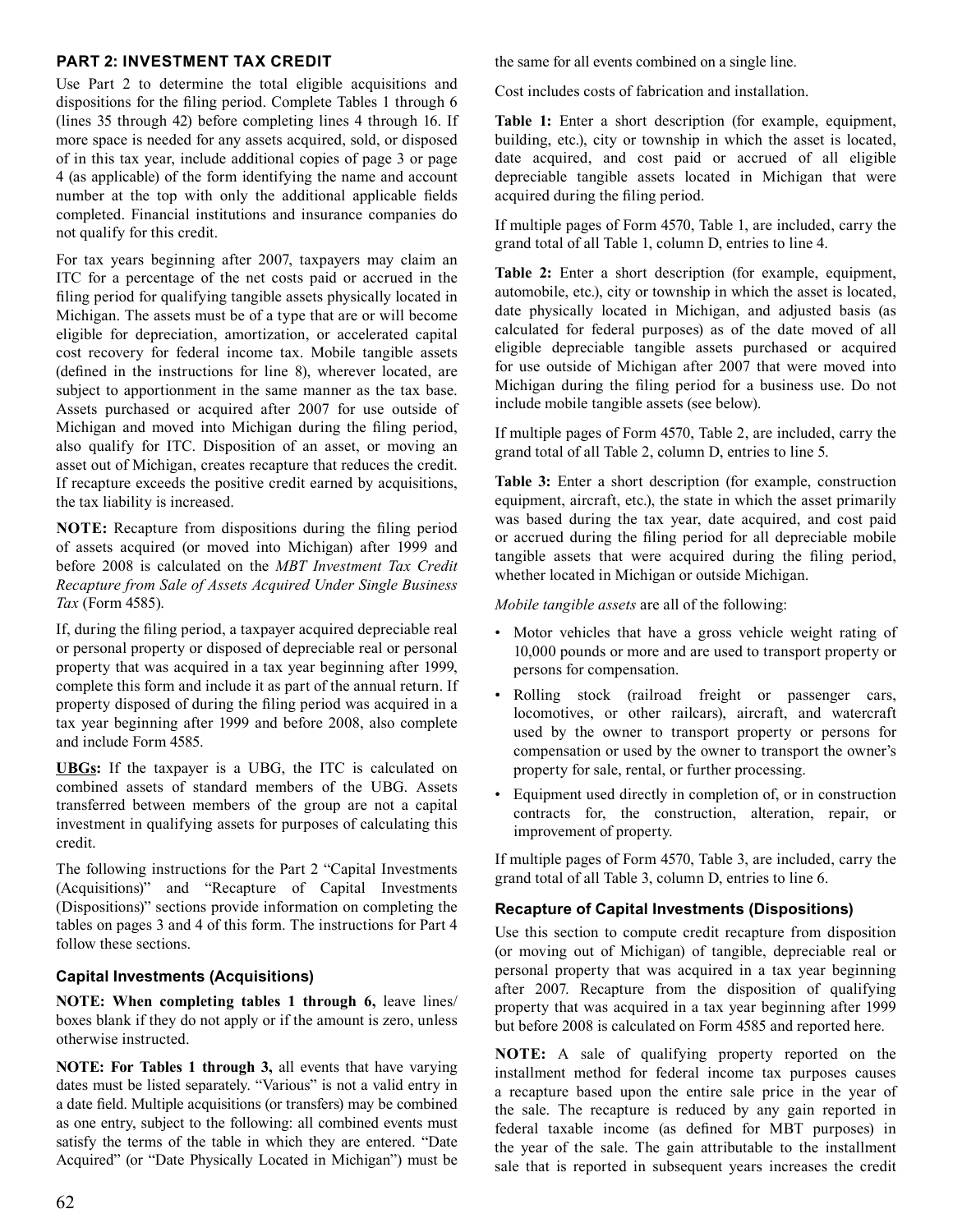base (or reduces other sources of recapture) for those years. For property placed in service prior to January 1, 2008, gain reflected in federal taxable income (as defined for MBT purposes) is equal to the gain reported for federal purposes.

 **UBGs:** If the taxpayer is a UBG, the recapture of capital investments is calculated on combined assets of standard members of the UBG. Assets transferred between members of the group are not a capital investment in qualifying assets for purposes of calculating this credit or its recapture. However, moving an asset outside of Michigan creates recapture, even if the transfer is to a member of the UBG.

#### **Using the Correct Tables to Calculate Recapture**

 Enter information on Tables 4, 5, 6 as explained below **ONLY**  for assets that are being disposed of in the current filing period, and that were purchased, acquired, or moved into Michigan **ALSO** in the current filing period.

 Information for assets disposed of in the current filing period and purchased, acquired, or moved into Michigan in tax years included in **PREVIOUS** filing periods must be entered on worksheets 1a, 1b, and 1c provided at the end of the instructions for this form. Recapture for assets that were acquired in a tax year beginning before 2008 and disposed of during the current filing period is reported on Form 4585.

 The total credit recapture for assets reported on worksheets 1a, 1b, and 1c is calculated on Worksheet 2 at the end of this instructions, and will be reported on line 19 on this form. If the filer is also reporting SBT ITC recapture on Form 4585, add both the total sum from Worksheet 2, column U, and the amount from Form 4585, line 7 and enter the sum on line 19 on Form 4579 (this form).

 **NOTE: For Tables 4 through 6,** all events that have varying dates must be listed separately. "Various" is not a valid entry in a date field. Multiple dispositions (or transfers) may be combined as one entry, subject to the following: All combined events must satisfy the terms of the table in which they are entered. "Date Acquired" must be the same for all events combined on a single line, and "Date Sold" (or "Date Transferred") also must be the same.

 **Table 4:** Enter all dispositions of depreciable tangible assets located in Michigan that were acquired or moved into Michigan in the current filing period, and were **ALSO** sold or otherwise disposed of during the current filing period. Give all information required for each disposition in columns A through F. In column A, enter a short description (for example, equipment, building, etc.). Enter gross sales price (net of costs of sale) in column E, and in column F, enter total gain or loss included in calculating federal taxable income (as defined for MBT purposes).

 **NOTE:** Sales price includes any benefit derived from the sale.

 If multiple pages of Form 4570, Table 4, are included, carry the grand total of all line 39 entries to line 10.

 **Table 5:** Enter all dispositions of depreciable mobile tangible assets that were acquired in the current filing period and were **ALSO** sold or otherwise disposed of during the current filing period. Give all information required for each disposition in columns A through F. In column A, enter a short description  (for example, construction equipment, aircraft, etc.). Enter gross sales price (net of costs of sale) in column E, and in column F, enter total gain or loss included in calculating federal taxable income (as defined for MBT purposes).

 For property placed in service in the current filing period, gain reflected in federal taxable income (as defined for MBT purposes) is the gain reported federally except that it shall be calculated as if IRC § 168(k) were not in effect.

 **NOTE:** Sales price includes any benefit derived from the sale.

 If multiple pages of Form 4570, Table 5, are included, carry the grand total of all line 41 entries to line 13.

 **Table 6:** Enter all depreciable tangible assets (other than mobile tangible assets) acquired in the current filing period that were eligible for ITC and were **ALSO** transferred outside Michigan during the current filing period. Give all information required for each disposition in columns A through E. In column A, enter a short description (e.g., equipment, automobile, etc.) and in column B, enter the Michigan city or township in which the asset was located before its transfer. In column E, enter adjusted basis as used for federal purposes. Do not use a recomputed MBT basis for this purpose.

 If multiple pages of Form 4570, Table 6, are included, carry the grand total of all Table 6, column E, entries to line 15.

### **PART 4: RESEARCH AND DEVELOPMENT CREDIT**

 **Line 29:** As used in this part, *research and development expenses* means that term as defined in IRC § 41(b).

 **UBGs:** If the taxpayer is a UBG, the Research and Development Credit is calculated on the combined research and development expenses of standard members of the UBG. Intercompany transactions are not eliminated for this purpose. Qualified expenses incurred by members of a UBG that are paid to fellow members are included in calculating the group's credit.

#### *Include completed Form 4570 as part of the tax return filing.*

 **IMPORTANT:** Complete the worksheets on the following pages for assets disposed (or moved out of Michigan) in the current filing period that were purchased, acquired, or moved into Michigan in a previous tax year beginning after December 31, 2007.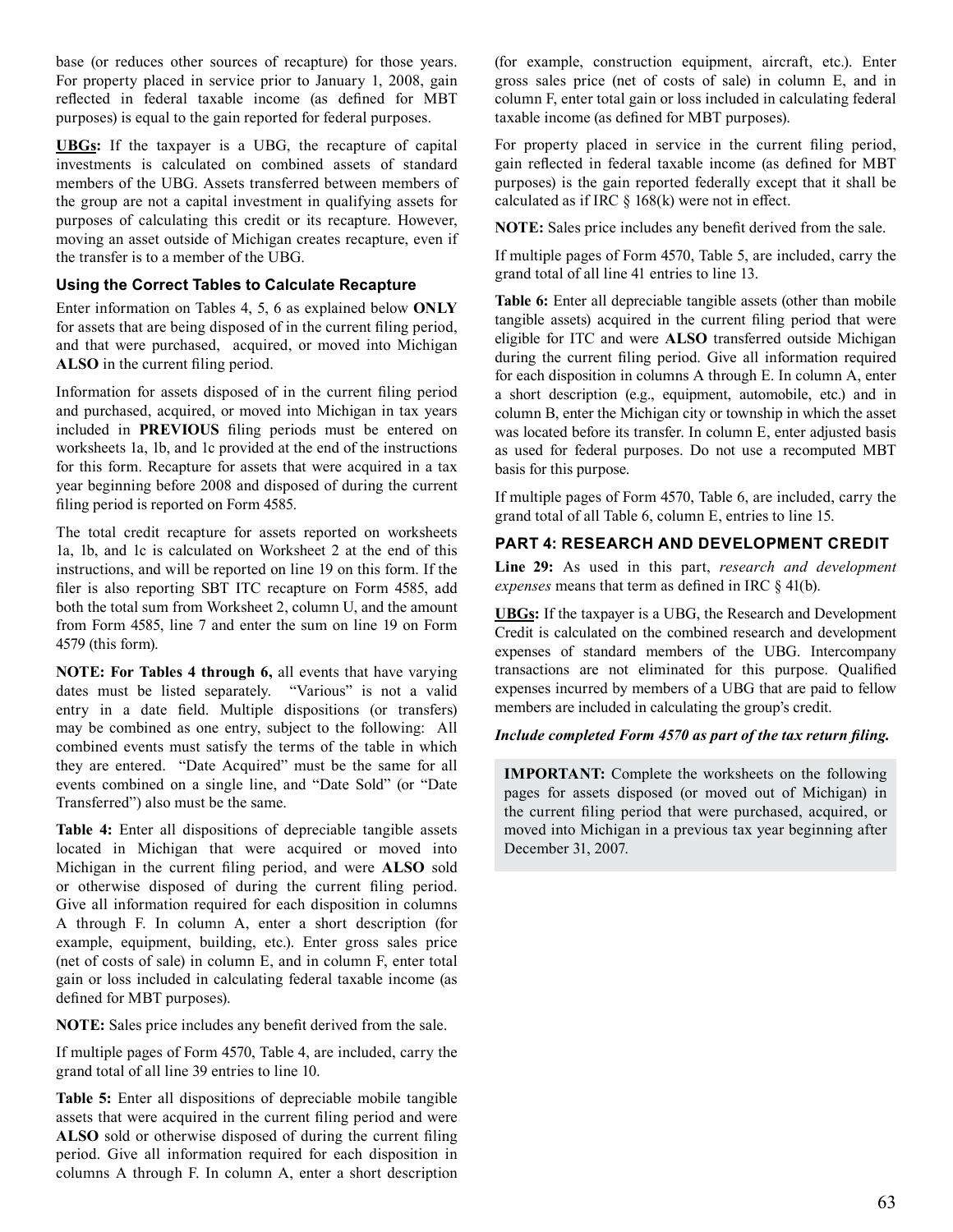### **Calculation of MBT ITC Credit Recapture Bases**

 For each category of asset disposed (or moved out of Michigan) that triggers an MBT ITC credit recapture, enter the information requested below.

 • Use the worksheets below to report information ONLY on assets disposed (or moved out of Michigan) in the current filing period that were purchased, acquired, or moved into Michigan in a PREVIOUS tax year beginning after December 31, 2007.

 • Use tables 4, 5, and 6 on the form to report assets that were disposed of or moved out of Michigan in the current filing period AND were also purchased, acquired, or moved into Michigan in the same current filing period.

 In each category of disposed/moved asset, group assets by taxable year in which they were acquired. All events that have varying dates must be listed separately. Multiple dispositions (or transfers) may be combined as one entry, subject to the following: all combined events must satisfy the terms of the table in which they are entered. "Taxable Year in which disposed assets were acquired" must be the same for all events combined on a single line.

 **UBGs:** If an asset subject to recapture is from a member that was not part of the group in the tax year the asset was acquired, make a separate line entry for the tax year the member filed outside of the group. Take care to report in this line information requested in each column only from the member's single filings, not the group's.

 **NOTE:** A sale of qualifying property reported on the

 installment method for federal income tax purposes causes a recapture based upon the entire sale price in the year of the sale. The recapture is reduced by any gain reported in federal taxable income (as defined for MBT purposes) in the year of the sale. The gain attributable to the installment sale that is reported in subsequent years increases the credit base (or reduces other sources of recapture) for those years, and must be reported on column C of the appropriate Worksheet based on the type of asset. For property placed in service prior to January 1, 2008, the gain reflected in federal taxable income (as defined for MBT purposes) is equal to the gain reported for federal purposes.

 **UBGs:** The recapture of capital investments for UBGs is calculated on combined assets of standard members of the UBG. Assets transferred between members of the group are not a capital investment in qualifying assets for purposes of calculating this credit or its recapture. Disposing of or transferring an asset outside of the UBG triggers recapture. Also, moving an asset outside of Michigan creates recapture, even if the transfer is to a member of the UBG.

### **Worksheet 1a — Depreciable Tangible Assets**

 Enter all dispositions of depreciable tangible assets located in Michigan that were acquired or moved into Michigan after acquisition in a tax year beginning after 2007 and were sold or otherwise disposed of during the current filing period. Give all information required for each disposition in columns A through F. In column A, enter the taxable year in which the disposed assets were acquired. Enter combined gross sales price (net of costs of sale) in column B, and in column C, enter

| <b><i>Profisilent La — Depreciable Taliquide Assets</i></b>                                                   |                                                                             |                                      |                                                                                               |                                                                     |                                                                            |  |  |  |  |
|---------------------------------------------------------------------------------------------------------------|-----------------------------------------------------------------------------|--------------------------------------|-----------------------------------------------------------------------------------------------|---------------------------------------------------------------------|----------------------------------------------------------------------------|--|--|--|--|
|                                                                                                               |                                                                             |                                      |                                                                                               |                                                                     |                                                                            |  |  |  |  |
| <b>I</b> Taxable Year (End Date) <b>I</b><br>In Which Disposed<br><b>Assets Were Acquired</b><br>(MM-DD-YYYY) | <b>Combined Sales Price</b><br>of Disposed Assets by<br>Year of Acquisition | Net Gain/Loss From<br>Sale of Assets | <b>MBT</b> Apportionment<br>Percentage from<br>Form 4567, line 11c,<br>or Form 4590, line 10c | Apportioned<br>Gain/Loss<br><b>Multiply Column C</b><br>by Column D | <b>MBT ITC Recapture</b><br>(Base 1)<br>Subtract Column E<br>From Column B |  |  |  |  |
|                                                                                                               |                                                                             |                                      |                                                                                               |                                                                     |                                                                            |  |  |  |  |
|                                                                                                               |                                                                             |                                      |                                                                                               |                                                                     |                                                                            |  |  |  |  |
|                                                                                                               |                                                                             |                                      |                                                                                               |                                                                     |                                                                            |  |  |  |  |

**Worksheet 1a — Depreciable Tangible Assets** 

| <b>Assets Were Acquired</b><br>(MM-DD-YYYY) | (Taxable Year (End Date) Combined Sales Price of I<br>Disposed Assets by<br>Year of Acquisition | Net Gain/Loss From<br>Sale of Assets | <b>Adiusted Proceeds</b><br>Subtract Column C<br>From Column B | <b>MBT Apportionment</b><br>Percentage from<br>Form 4567, line 11c.<br>or Form 4590, line 10c | <b>MBT ITC Recapture</b><br>(Base 2)<br><b>Multiply Column D</b><br>by Column E |
|---------------------------------------------|-------------------------------------------------------------------------------------------------|--------------------------------------|----------------------------------------------------------------|-----------------------------------------------------------------------------------------------|---------------------------------------------------------------------------------|
|                                             |                                                                                                 |                                      |                                                                |                                                                                               |                                                                                 |
|                                             |                                                                                                 |                                      |                                                                |                                                                                               |                                                                                 |
|                                             |                                                                                                 |                                      |                                                                |                                                                                               |                                                                                 |

**Worksheet 1c — Assets Transferred Outside Michigan** 

| Taxable Year (End Date)<br>In Which Disposed<br><b>Assets Were Acquired</b><br>(MM-DD-YYYY) | <b>MBT ITC Recapture</b><br>Combined Adjusted Federal Basis of<br>Disposed Assets by Year of Acquisition<br>(Base 3) |  |
|---------------------------------------------------------------------------------------------|----------------------------------------------------------------------------------------------------------------------|--|
|                                                                                             |                                                                                                                      |  |
|                                                                                             |                                                                                                                      |  |
|                                                                                             |                                                                                                                      |  |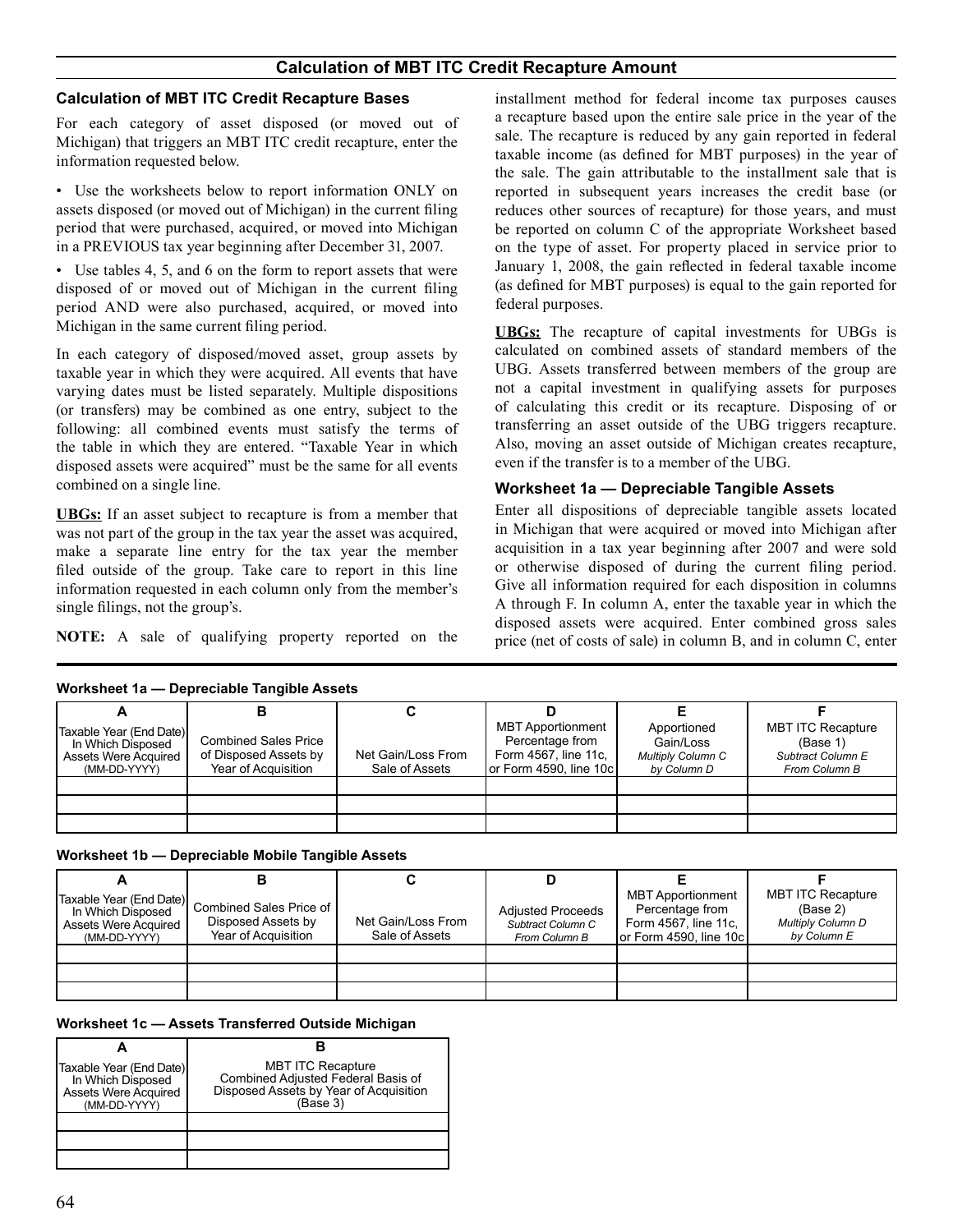total gain or loss included in calculating federal taxable income (as defined for MBT purposes).

 **NOTE:** Sales price includes any benefit derived from the sale.

#### **Worksheet 1b — Depreciable Mobile Tangible Assets**

 Enter all dispositions of depreciable mobile tangible assets that were acquired after 2007 and were sold or otherwise disposed of during the current filing period. Give all information required for each disposition in columns A through F. In column A, enter the taxable year in which the disposed assets were acquired. Enter gross sales price (net of costs of sale) in column B, and in column C, enter total gain or loss included in calculating federal taxable income (as defined for MBT purposes).

 For property placed in service prior to January 1, 2008, gain reflected in federal taxable income (as defined for MBT purposes) is equal to the gain reported for federal purposes.

#### **Calculation of MBT ITC Recapture Rates and Amounts**

 Complete Worksheet 2 (on the following page), entering each taxable year (End Date) in which the disposed assets that triggered MBT ITC credit recapture were acquired.

 **NOTE:** Lines references on columns below are based on 2010 MBT form 4570. Lines for MBT forms prior to 2010 are different, so if copying information from MBT forms other than 2010, choose the appropriate lines.

#### **Worksheet 2**

 • Column A: Enter in chronological order, beginning with the earliest, the tax year end date of each acquisition year of disposed assets that triggered MBT ITC recapture from Worksheet 1a through 1c.

 **UBGs:** If an asset subject to recapture is from a member that was not part of the group in the tax year the asset was acquired, make a separate line entry for the tax year the member filed outside of the group. Take care to report in this line information requested in each column only from the member's single filings, not the group's.

 • Column B: Enter allowable MI compensation and ITC credits amount from Form 4570, line 26 with the corresponding acquisition year in column A.

 • Column C: Enter the MI compensation credit amount from Form 4570, line 3 with the corresponding acquisition year in column A.

 • Column D: Calculate net ITC credit amount: subtract column C from column B for each taxable year. If difference is less than zero (is negative), enter zero. This is the amount of ITC credit that offsets MBT liability.

 • Column F: MBT capital investment amount. Enter total amount of capital investment reported on Form 4570, line 8, for each taxable year listed on column E.

 • Column G: ITC rate. Enter 2.32% for taxable years on column E that end with 2008, otherwise enter 2.9%.

 For property placed in service after December 31, 2007, gain reflected in federal taxable income (as defined for MBT purposes) is the gain reported federally except that it shall be calculated as if IRC § 168(k) were not in effect.

 **NOTE:** Sales price includes any benefit derived from the sale.

#### **Worksheet 1c — Assets Transferred Outside Michigan**

 Enter all depreciable tangible assets (other than mobile tangible assets) acquired after 2007 that were eligible for ITC and were transferred outside Michigan during the filing period. Give all information required for each disposition in column A and B. In column A, enter the taxable year in which the disposed assets were acquired, and in column B, enter adjusted basis as used for federal purposes. Do not use a recomputed MBT basis for this purpose.

- Column H: Calculate gross ITC credit amount: multiply column F by column G for each taxable year.
- Column J: MBT recapture of capital investment. Enter total amount of recapture of capital investment reported on Form 4570, line 16, for each taxable year listed on column I.
- Column L: Gross MBT ITC credit recapture amount. Multiply column J by column K. This represents the total amount of ITC credit recapture available to be reported in the tax year.
- Column M: MBT ITC credit recapture amount offset by credit. Enter the lesser of columns H and L. This is the amount of available ITC credit recapture that was offset by the total amount of available ITC credit in the year.

 • Column O: SBT credit recapture amount. Enter total amount from Form 4570, line 19 for each taxable year listed on column N.

 • Column P: SBT ITC credit recapture amount offset by credit. Enter lesser of the amount on column O, and the amount of column H minus column M. This is the amount of SBT ITC credit recapture that was offset by the total amount of available ITC credit in the taxable year.

 • Column Q: Total MBT ITC used. Add columns D, M, and P. The total amount of MBT ITC used equals to the amount of credit that offsets MBT ITC credit recapture, SBT ITC credit recapture, and the MBT liability.

 • Column R: Extent used rate. Divide amounts on column Q by amounts on column H.

 • Column T: MBT recapture base. Enter total amount of recapture capital investment from Worksheet 1a, column F; Worksheet 1b, column F and Worksheet 1c, column B.

 • Column U: MBT recapture amount. Multiply amount in column T by rates in column G, and in column R.

 Add up figures in each row of column U, and carry that amount to line 19. If filer is also reporting SBT ITC recapture, add both the total sum from column U in this form, and the amount from Form 4585, line 7 and enter the sum on line 19 on this form.